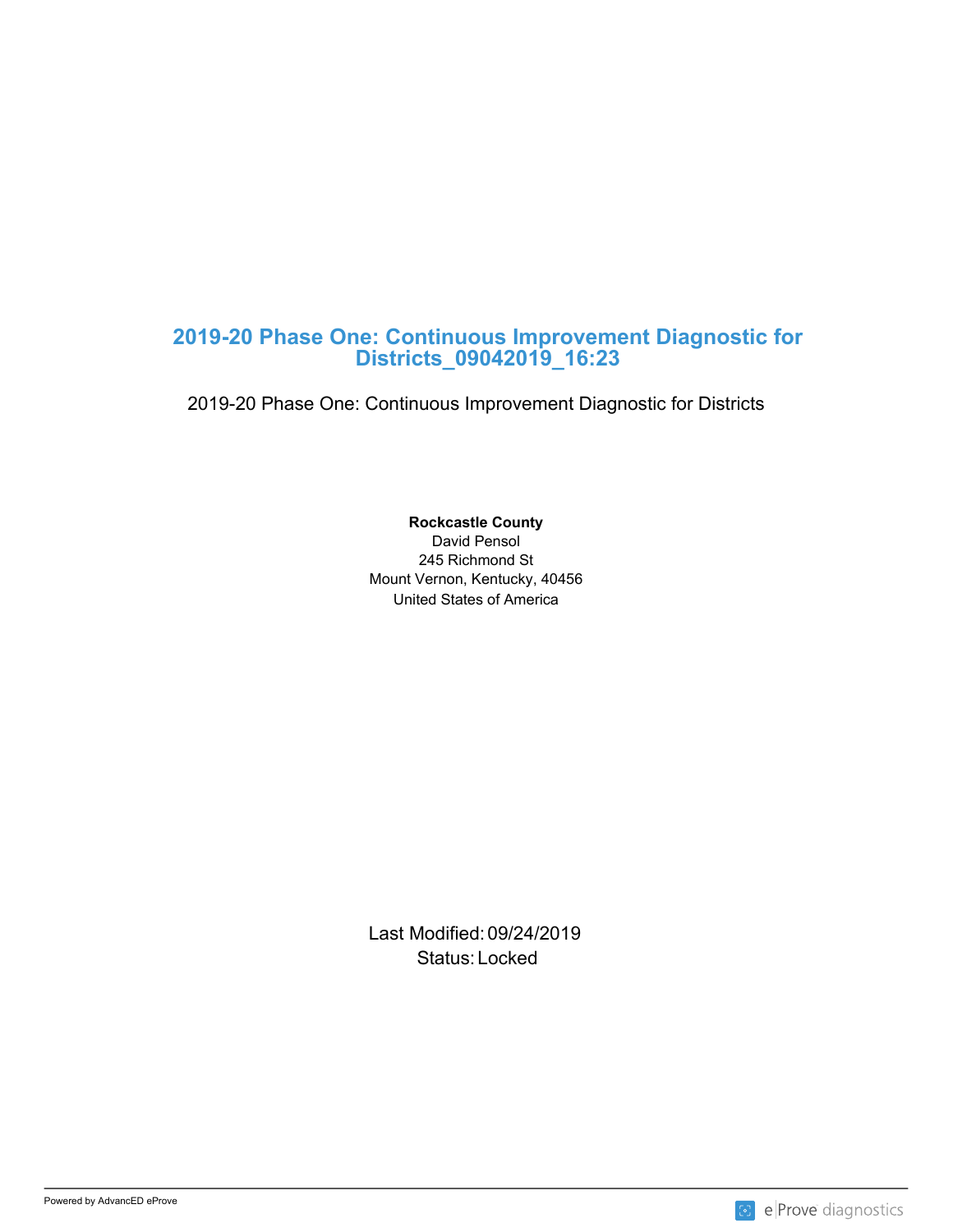# **TABLE OF CONTENTS**